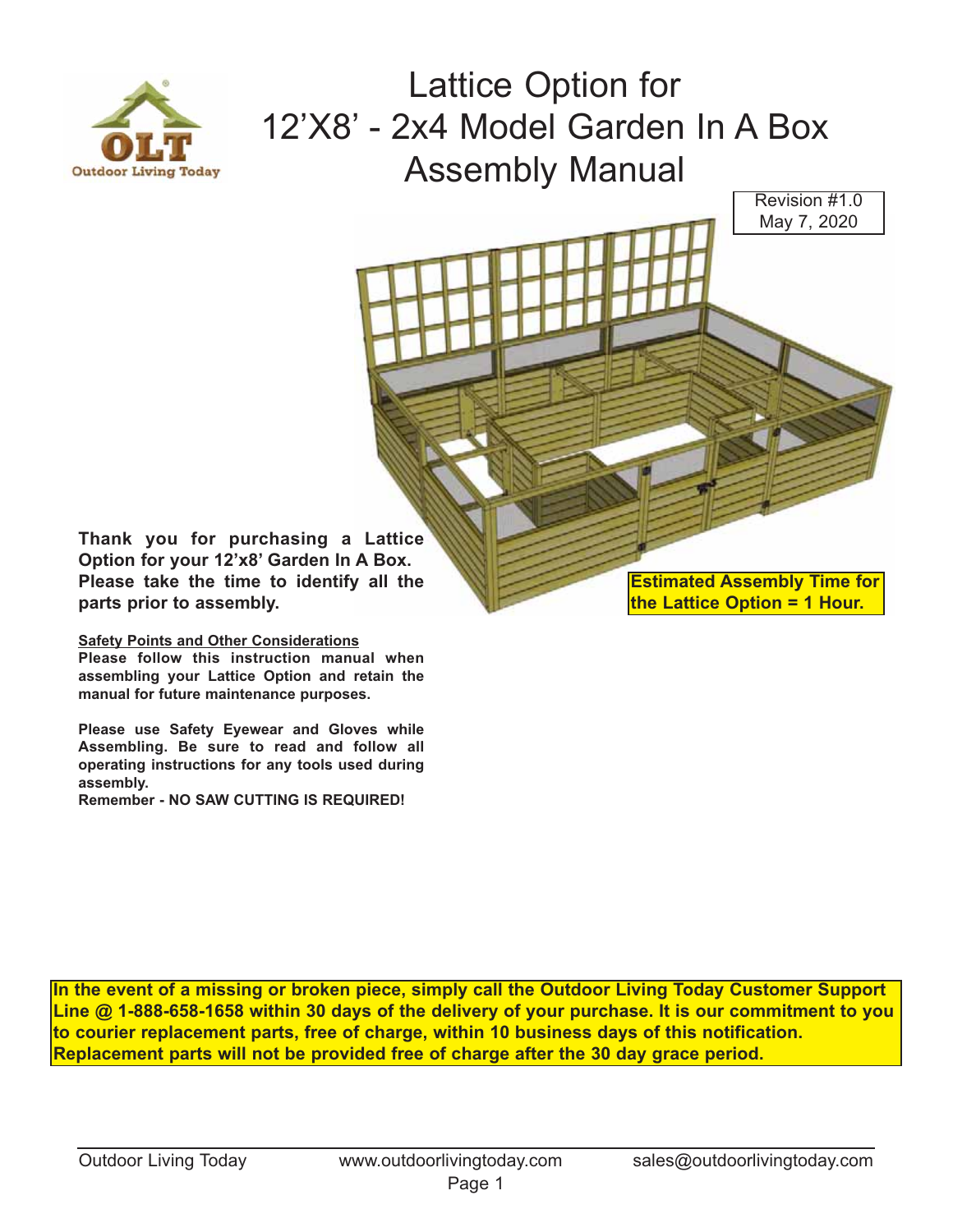## **Exploded View & Parts List for Lattice Option**



| <b>Parts List</b> |                                                    | <b>Hardware Kit (Provided)</b> |
|-------------------|----------------------------------------------------|--------------------------------|
| <b>Part L1</b>    | 2 - Side Lattice Panels<br>47 1/2" wide x 47" high | $S1 - 21/2"$<br>$\blacksquare$ |
| <b>Part L2</b>    | 1 - Center Lattice Panel<br>46" wide x 47" high    | $\gg$ x 32 Pcs.<br>$S3 - 2"$   |
| <b>Part L3</b>    | 3 - Horizontal Cleats<br>$3/4$ " x 1 1/2" x 10"    |                                |
| <b>Part L4</b>    | 2 - Vertical Braces<br>$3/4$ " x 3 $1/2$ " x 47"   | BR1 - Square Drive Bit x 1 Pc. |

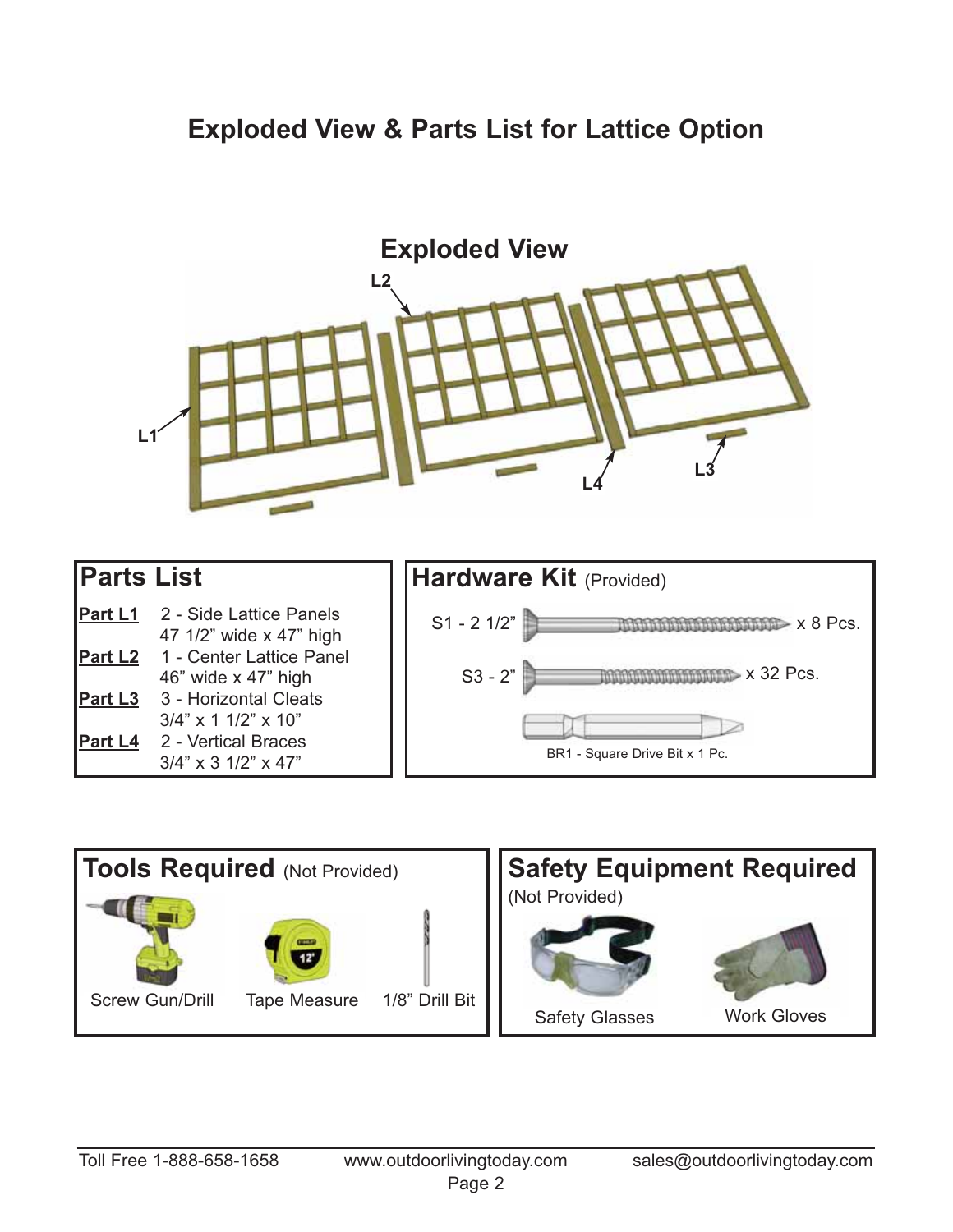

Page 3

Toll Free 1-888-658-1658 www.outdoorlivingtoday.com sales@outdoorlivingtoday.com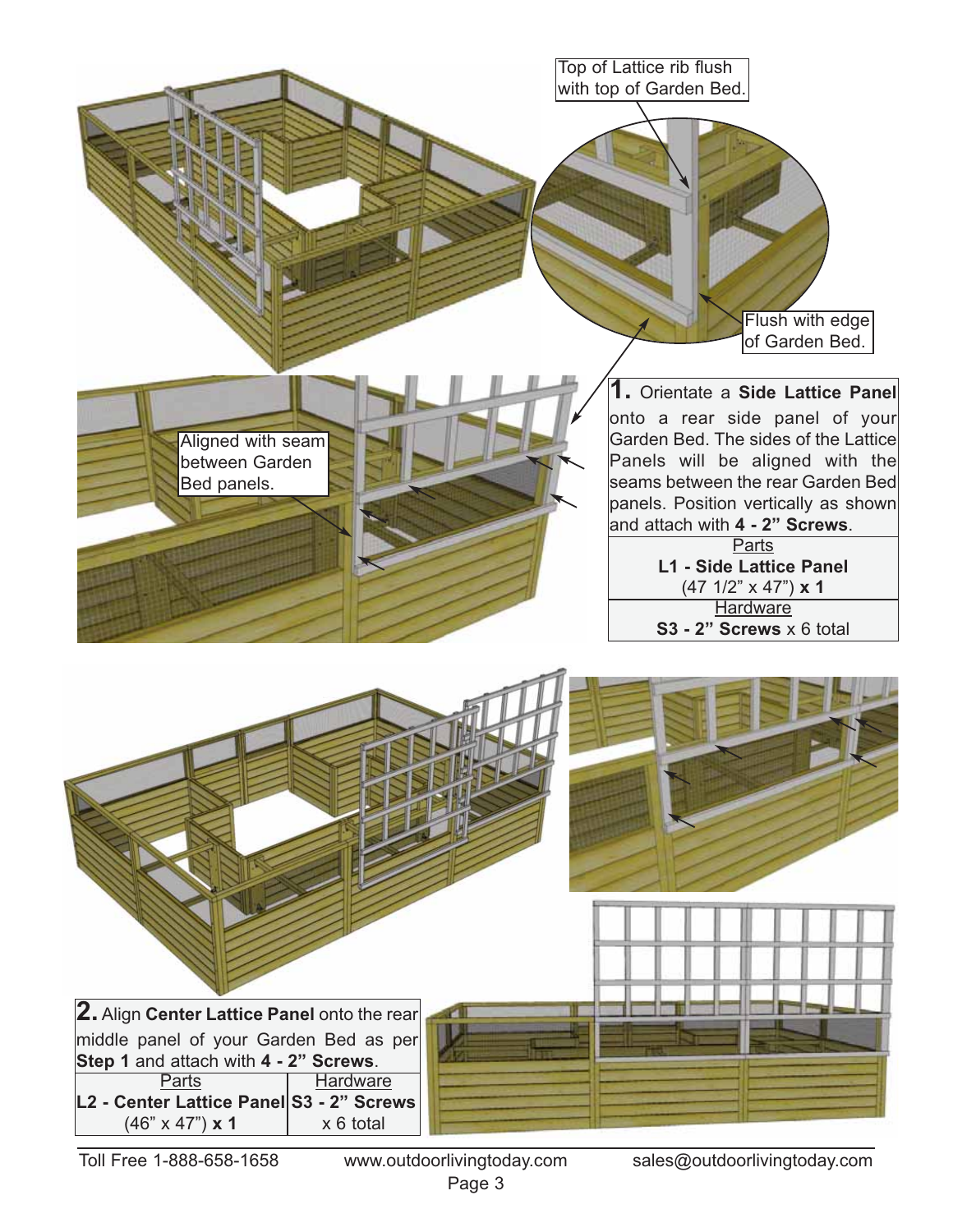**3.** Align remaining **Side Lattice Panel** onto the other rear side panel of your Garden Bed as per **Step 1** and attach with **4 - 2" Screws**.

> **Parts L1 - Side Lattice Panel**  (47 1/2" x 47") **x 1**

**Hardware S3 - 2" Screws** x 6 total

View from below

**4.** Fit a **Horizontal Cleat** between the Lattice Panel and Garden Bed panel, centered just below the screen. Attach with **2 - 2 1/2" Screws**.

Parts (Steps 4 - 5) **L3 - Horizontal Cleats**  (3/4" x 1 1/2" x 10") **x 3** Hardware (Steps 4 - 5) **S1 - 2 1/2" Screws** x 6 total

Page 4

Toll Free 1-888-658-1658 www.outdoorlivingtoday.com sales@outdoorlivingtoday.com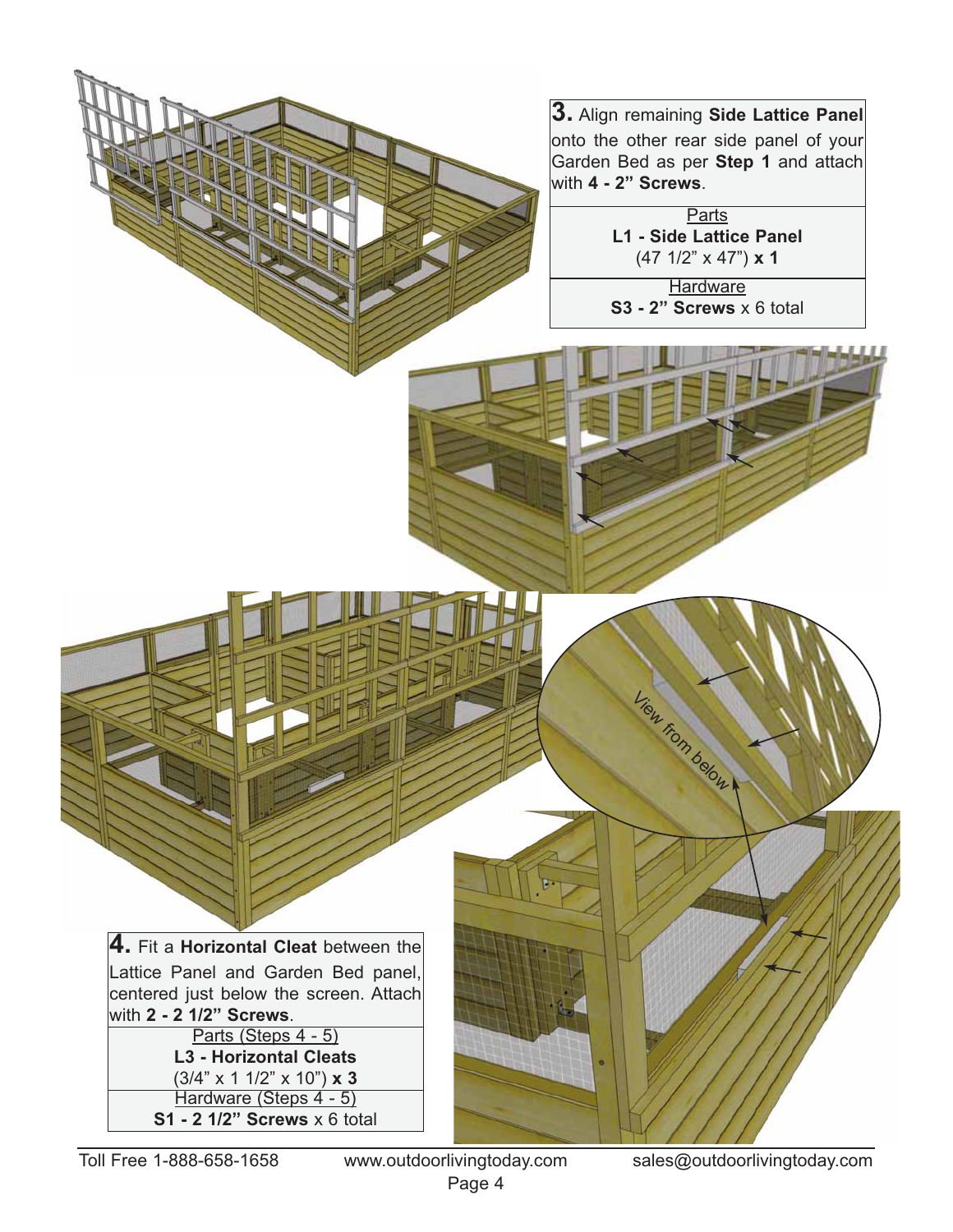**5.** Position and attach both remaining **Horizontal Cleats** as per **Step 4**.

**3.** Position **Vertical Braces** onto the rear and centered over seams between Trellis Panels. Attach with **5 - 2" Screws** per Brace, ensuring screws go through the intersecting sections of the Lattice crosshatch. Stagger screws side-to-side on Brace so Lattice Panels are secured together. **Parts L4 - Vertical Braces** 

(3/4" x 3 1/2" x 47") **x 2 Hardware S3 - 2" Screws** x 10 total

Page 5

Toll Free 1-888-658-1658 www.outdoorlivingtoday.com sales@outdoorlivingtoday.com

Flush with top and bottom of Lattice Panels.

Centered on seam.